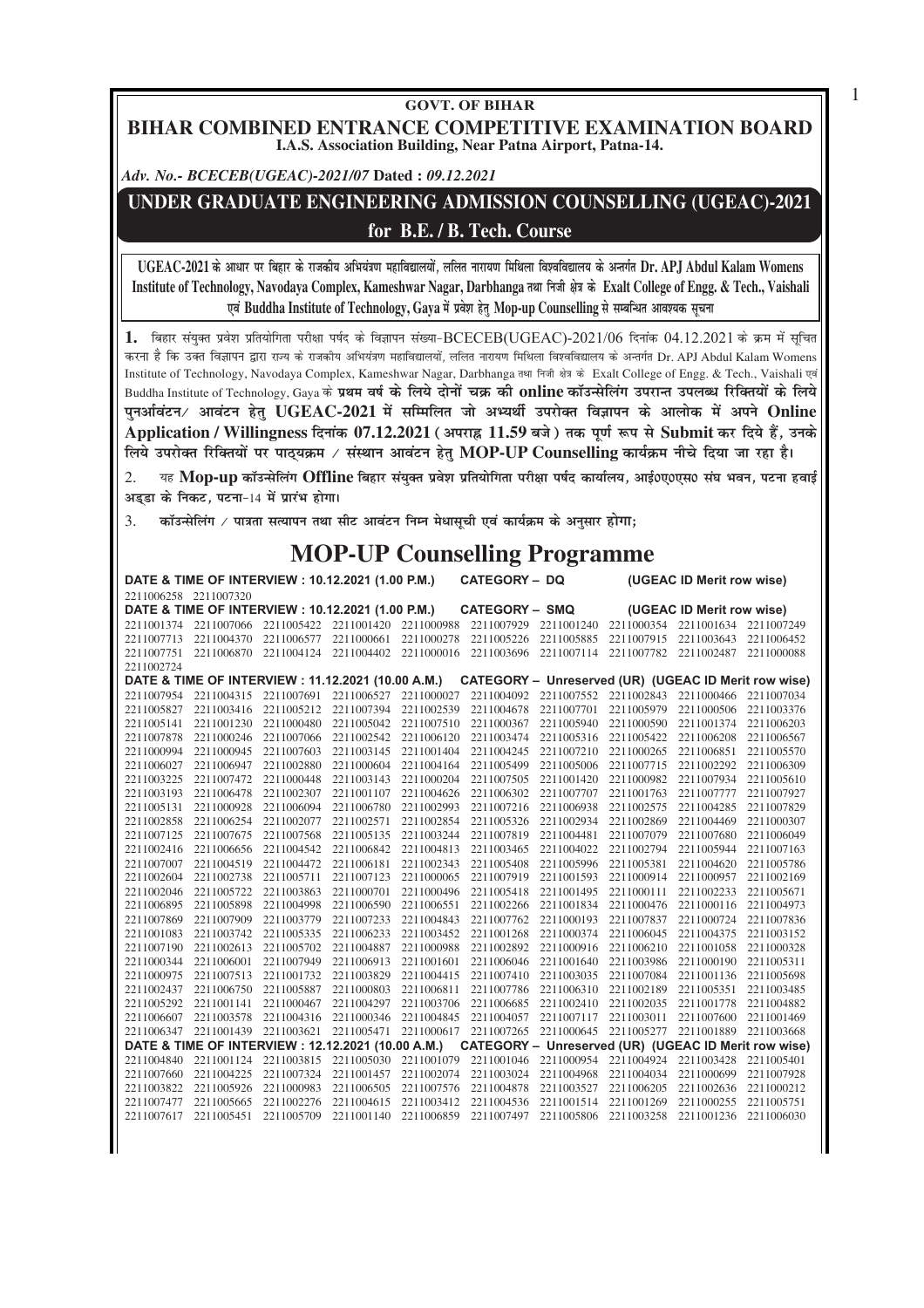| 2211002585               |                          |                                                                                                               |                          |                                  |                                             |                                                        |                                     |                                     |                          |
|--------------------------|--------------------------|---------------------------------------------------------------------------------------------------------------|--------------------------|----------------------------------|---------------------------------------------|--------------------------------------------------------|-------------------------------------|-------------------------------------|--------------------------|
|                          | 2211002632               | 2211006832                                                                                                    | 2211003141               | 2211002135                       | 2211001647                                  | 2211000280                                             | 2211000079                          | 2211000549                          | 2211004753               |
| 2211003845               | 2211006295               | 2211007642                                                                                                    | 2211002037               | 2211005087                       | 2211007890                                  | 2211005867                                             | 2211007135                          | 2211007058                          | 2211002187               |
| 2211004891               | 2211002929               | 2211003809                                                                                                    | 2211002051               | 2211007929                       | 2211003767                                  | 2211007886                                             | 2211007240                          | 2211007726                          | 2211000658               |
| 2211002998               | 2211007698               | 2211000662                                                                                                    | 2211007449               | 2211001082                       | 2211001566                                  | 2211002434                                             | 2211003773                          | 2211000329                          | 2211006886               |
| 2211007480               | 2211003241               | 2211002839                                                                                                    | 2211004885               | 2211003885                       | 2211002055                                  | 2211001260                                             | 2211005476                          | 2211002837                          | 2211006048               |
| 2211001252               | 2211001497               | 2211001524                                                                                                    | 2211000600               | 2211006871                       | 2211003832                                  | 2211001273                                             | 2211003839                          | 2211000106                          | 2211001040               |
| 2211004224               | 2211001099               | 2211007814                                                                                                    | 2211005353               | 2211006905                       | 2211005700                                  | 2211001871                                             | 2211007559                          | 2211004346                          | 2211005392               |
| 2211002039               | 2211000796               | 2211007753                                                                                                    | 2211001814               | 2211001240                       | 2211004497                                  | 2211005455                                             | 2211007937                          | 2211006815                          | 2211005454               |
| 2211006596               | 2211003117               | 2211004888                                                                                                    | 2211006893               | 2211003232                       | 2211002177                                  | 2211005479                                             | 2211000482                          | 2211003204                          | 2211006610               |
| 2211006352               | 2211002775               | 2211007194                                                                                                    | 2211003924               | 2211000977                       | 2211000608                                  | 2211001345                                             | 2211000142                          | 2211007798                          | 2211004100               |
| 2211003847               | 2211000147               | 2211003608                                                                                                    | 2211004450               | 2211000684                       | 2211001852                                  | 2211001453                                             | 2211003849                          | 2211005764                          | 2211000354               |
| 2211000274               | 2211005238               | 2211000915                                                                                                    | 2211006948               | 2211003209                       | 2211002950                                  | 2211001634                                             | 2211005258                          | 2211005640                          | 2211005118               |
| 2211000862               | 2211007769               | 2211005993                                                                                                    | 2211004545               | 2211001876                       | 2211006705                                  | 2211001788                                             | 2211003745                          | 2211000800                          | 2211005519               |
| 2211003541               | 2211007787               | 2211007157                                                                                                    | 2211004438               | 2211003514                       | 2211001060                                  | 2211001002                                             | 2211004264                          | 2211007305                          | 2211000450               |
| 2211005199               | 2211002625               | 2211001779                                                                                                    | 2211002138               | 2211001076                       | 2211000599                                  | 2211002419                                             | 2211003517                          | 2211004634                          | 2211001680               |
| 2211006878               | 2211002915               | 2211002180                                                                                                    | 2211003329               | 2211003877                       | 2211000376                                  | 2211001970                                             | 2211002456                          | 2211000245                          | 2211005495               |
| 2211004202               | 2211005882               | 2211006633                                                                                                    | 2211003257               | 2211002511                       | 2211001677                                  | 2211006382                                             | 2211007795                          | 2211000508                          | 2211000062               |
| 2211000874               | 2211004367               | 2211006446                                                                                                    | 2211007257               | 2211004301                       | 2211004774                                  | 2211003322                                             | 2211001331                          | 2211000797                          | 2211005403               |
| 2211003214               | 2211001202               | 2211005007                                                                                                    | 2211000518               | 2211007100                       | 2211006954                                  | 2211004049                                             | 2211001080                          | 2211000946                          | 2211002364               |
| 2211000363               | 2211004860               | 2211006223                                                                                                    | 2211003963               | 2211002057                       | 2211003247                                  | 2211004712                                             | 2211007592                          | 2211004465                          | 2211005223               |
| 2211004339               | 2211005373               | 2211001460                                                                                                    | 2211003740               | 2211005923                       | 2211001561                                  | 2211004957                                             | 2211003954                          | 2211003205                          | 2211007325               |
| 2211000473               | 2211002551               | 2211007094                                                                                                    | 2211001546               | 2211005679                       | 2211004133                                  | 2211003698                                             | 2211002816                          | 2211004963                          | 2211006809               |
| 2211000812               | 2211001745               | 2211005992                                                                                                    | 2211000516               | 2211004660                       | 2211003555                                  | 2211003411                                             | 2211003502                          | 2211006258                          | 2211007129               |
| 2211004062               | 2211000562               | 2211002531                                                                                                    | 2211006613               | 2211004011                       | 2211006852                                  | 2211000082                                             | 2211000852                          | 2211001992                          | 2211006486               |
| 2211005209               | 2211003158               | 2211003504                                                                                                    | 2211001782               | 2211000223                       | 2211001511                                  | 2211005939                                             | 2211005291                          | 2211004230                          | 2211005952               |
|                          |                          | DATE & TIME OF INTERVIEW : 13.12.2021 (10.00 A.M.)                                                            |                          |                                  |                                             | CATEGORY - Unreserved (UR) (UGEAC ID Merit row wise)   |                                     |                                     |                          |
| 2211004272               | 2211004171               | 2211007042                                                                                                    | 2211007166               | 2211000140                       | 2211002184                                  | 2211002339                                             | 2211004711                          | 2211003814                          | 2211006850               |
| 2211004332               | 2211007595               | 2211006550                                                                                                    | 2211007766               | 2211006189                       | 2211002279                                  | 2211004234                                             | 2211007906                          | 2211000531                          | 2211007900               |
| 2211004246               | 2211003480               | 2211004854                                                                                                    | 2211005073               | 2211004975                       | 2211001384                                  | 2211001591                                             | 2211007249                          | 2211004173                          | 2211003634               |
| 2211004939               | 2211001249               | 2211006057                                                                                                    | 2211006971               | 2211001364                       | 2211001952                                  | 2211005075                                             | 2211001689                          | 2211005354                          | 2211007792               |
| 2211007924               | 2211001954               | 2211001813                                                                                                    | 2211006331               | 2211007227                       | 2211007546                                  | 2211000253                                             | 2211005036                          | 2211006908                          | 2211000103               |
| 2211002440               | 2211006989               | 2211000526                                                                                                    | 2211007634               | 2211006855                       | 2211002731                                  | 2211005370                                             | 2211003390                          | 2211005859                          | 2211007823               |
| 2211005916               | 2211000166               | 2211002418                                                                                                    | 2211005910               | 2211000444                       | 2211003595                                  | 2211004619                                             | 2211005903                          | 2211007871                          | 2211003751               |
| 2211002176               | 2211002075               | 2211005178                                                                                                    | 2211007047               | 2211001346                       | 2211005784                                  | 2211003932                                             | 2211005485                          | 2211000477                          | 2211003721               |
| 2211005632               | 2211003979               | 2211005241                                                                                                    | 2211006723               | 2211005272                       | 2211005904                                  | 2211002471                                             | 2211000248                          | 2211002562                          | 2211006196               |
| 2211005398               | 2211000076               | 2211006040                                                                                                    | 2211004585               | 2211003799                       | 2211006522                                  | 2211007307                                             | 2211000828                          | 2211004292                          | 2211007348               |
| 2211007382               | 2211006742               | 2211002971                                                                                                    | 2211000236               | 2211003729                       | 2211007443                                  | 2211007622                                             | 2211001164                          | 2211000006                          | 2211000455               |
| 2211000512               | 2211007593               | 2211003449                                                                                                    | 2211003943               | 2211001791                       | 2211004256                                  | 2211004215                                             | 2211005177                          | 2211007567                          | 2211003720               |
| 2211007373               | 2211001654               | 2211001907                                                                                                    | 2211002907               | 2211006174                       | 2211006292                                  | 2211000064                                             | 2211001757                          | 2211007626                          | 2211006713               |
| 2211003082               | 2211003495               | 2211001722                                                                                                    | 2211003481               | 2211004668                       | 2211001972                                  | 2211006268                                             | 2211003164                          | 2211002740                          | 2211003819               |
| 2211005332               | 2211001567               | 2211002591                                                                                                    | 2211001139               | 2211002334                       | 2211005417                                  | 2211001072                                             | 2211000173                          | 2211003523                          | 2211005462               |
| 2211000821               | 2211001969               | 2211004035                                                                                                    | 2211002043               | 2211007601                       | 2211001818                                  | 2211005798                                             | 2211002596                          | 2211001151                          | 2211001949               |
| 2211006000               | 2211007702               | 2211006278                                                                                                    | 2211001049               | 2211002834                       | 2211002132                                  | 2211007951                                             | 2211000585                          | 2211007594                          | 2211004396               |
| 2211004723               | 2211006813               | 2211001903                                                                                                    | 2211000137               | 2211000290                       | 2211006632                                  | 2211004695                                             | 2211007516                          | 2211002746                          | 2211003525               |
| 2211001010               | 2211001807               | 2211007713                                                                                                    | 2211003456               | 2211005496                       | 2211002333                                  | 2211002462                                             | 2211000929                          | 2211004314                          | 2211001793               |
| 2211007569               | 2211002705               | 2211002378                                                                                                    | 2211004354               | 2211003392                       | 2211005508                                  | 2211001376                                             | 2211006654                          | 2211007780                          | 2211006979               |
| 2211005638               | 2211002617               |                                                                                                               |                          |                                  |                                             |                                                        |                                     |                                     |                          |
|                          |                          | 2211007577                                                                                                    | 2211002099               | 2211003386                       | 2211001580                                  | 2211007203                                             | 2211005493                          | 2211004235                          | 2211005630               |
| 2211005683               | 2211000958               | 2211002372                                                                                                    | 2211006631               |                                  | 2211005286 2211002777                       | 2211004512                                             | 2211000517                          | 2211006817                          | 2211000511               |
|                          |                          | 2211000434 2211005361 2211000809 2211002918 2211002374 2211004370 2211003644 2211007956 2211005133 2211004358 |                          |                                  |                                             |                                                        |                                     |                                     |                          |
|                          |                          | 2211001735 2211001951 2211005060 2211005406 2211000348 2211004583 2211001819 2211000069 2211002192 2211003927 |                          |                                  |                                             |                                                        |                                     |                                     |                          |
| 2211002969               | 2211007657               | 2211005298                                                                                                    | 2211004384               | 2211006099                       |                                             | 2211004800 2211001901                                  | 2211007637                          | 2211001001                          | 2211006147               |
| 2211006577               | 2211006798               | 2211000789                                                                                                    | 2211004569               | 2211005599                       |                                             | 2211004163 2211001914                                  | 2211005047                          | 2211004179                          | 2211001050               |
| 2211005896               | 2211006936               | 2211002739                                                                                                    | 2211004510               | 2211004765                       | 2211000897                                  | 2211004385                                             | 2211000408                          | 2211005866                          | 2211003795               |
|                          | 2211003694 2211004902    |                                                                                                               |                          |                                  |                                             | 2211003245 2211005855 2211000489 2211006900 2211002653 |                                     | 2211007612 2211007903               | 2211003173               |
| 2211005020               | 2211003400               | 2211001527                                                                                                    |                          | 2211004826 2211006402 2211000098 |                                             | 2211007419                                             |                                     | 2211004056 2211000090 2211005188    |                          |
|                          |                          | 2211007623 2211005684 2211005818 2211005912 2211002153 2211000364 2211003651 2211003429 2211001290 2211007914 |                          |                                  |                                             |                                                        |                                     |                                     |                          |
|                          |                          | DATE & TIME OF INTERVIEW : 14.12.2021 (10.00 A.M.) CATEGORY - Unreserved (UR) (UGEAC ID Merit row wise)       |                          |                                  |                                             |                                                        |                                     |                                     |                          |
|                          |                          | 2211000310 2211006513 2211007749 2211001402 2211001165 2211005314 2211004093 2211002868 2211002056 2211000735 |                          |                                  |                                             |                                                        |                                     |                                     |                          |
| 2211001552               | 2211003591               | 2211006251                                                                                                    | 2211001796               | 2211007748                       | 2211000003                                  | 2211000148                                             | 2211002285                          | 2211000134                          | 2211003948               |
| 2211003778               | 2211000959               | 2211001843                                                                                                    |                          |                                  | 2211007555 2211001015 2211004366 2211007235 |                                                        | 2211005608                          | 2211007582                          | 2211005442               |
| 2211001064               | 2211003246               | 2211004254                                                                                                    | 2211005961               | 2211007143                       |                                             | 2211007697 2211007670                                  | 2211003147                          | 2211006509                          | 2211005552               |
| 2211003268               | 2211007916               | 2211002305                                                                                                    | 2211004373               | 2211000352                       | 2211002835                                  | 2211004997                                             | 2211001808                          | 2211004405                          | 2211001754               |
| 2211005905               | 2211004122               | 2211004721                                                                                                    | 2211004001               | 2211006128                       | 2211002769                                  | 2211004762                                             | 2211007793                          | 2211004378                          | 2211003175               |
| 2211003149               | 2211002550               | 2211004206                                                                                                    | 2211005849               | 2211002581                       |                                             | 2211000791 2211003598                                  | 2211000206                          | 2211003441                          | 2211006490               |
| 2211003834               | 2211002760               | 2211005945                                                                                                    | 2211000072               | 2211001930                       | 2211005969                                  | 2211005329                                             | 2211003557                          | 2211002283                          | 2211001622               |
| 2211003889               | 2211001762               | 2211004775                                                                                                    | 2211005106               | 2211000470                       |                                             | 2211004790 2211004480                                  | 2211004111                          | 2211005059                          | 2211002159               |
| 2211001392               | 2211003592               | 2211000320                                                                                                    | 2211001562               | 2211003087                       | 2211000947                                  | 2211007089                                             | 2211002150                          | 2211003097                          | 2211004078               |
| 2211003278               | 2211002098               | 2211000009                                                                                                    | 2211002942               | 2211005886                       | 2211004953                                  | 2211003422                                             | 2211004172                          | 2211003620                          | 2211004025               |
| 2211003295               | 2211007868               | 2211003496                                                                                                    | 2211006806               | 2211007493                       | 2211002901                                  | 2211005264                                             | 2211000817                          | 2211004764                          | 2211006744               |
| 2211000976               | 2211002685               | 2211000068                                                                                                    | 2211007678               | 2211000357                       | 2211002994                                  | 2211007804                                             | 2211001827                          | 2211007790                          | 2211004967               |
| 2211002861               | 2211003519               | 2211007335                                                                                                    | 2211001991               | 2211003512                       | 2211005119                                  | 2211006646                                             | 2211004930                          | 2211005680                          | 2211002658               |
| 2211003870               | 2211004925               | 2211003919                                                                                                    | 2211005138               | 2211001422                       | 2211004743                                  | 2211001603                                             | 2211000292                          | 2211007754                          | 2211006530               |
| 2211004063               | 2211001560               | 2211001572                                                                                                    | 2211005003               | 2211007220                       | 2211006035                                  | 2211001888                                             | 2211004061                          | 2211004595                          | 2211003997               |
| 2211004686               | 2211003672               | 2211005173                                                                                                    | 2211000115               | 2211004418                       | 2211006880                                  | 2211000176                                             | 2211007723                          | 2211004448                          | 2211003895               |
| 2211001314               | 2211005538               | 2211003782                                                                                                    | 2211003950               | 2211000855                       | 2211007065                                  | 2211000781                                             | 2211001670                          | 2211005203                          | 2211005467               |
| 2211007615               | 2211007474               | 2211002866                                                                                                    | 2211003650               | 2211005822                       | 2211005304                                  | 2211005826                                             | 2211001985                          | 2211001872                          | 2211002027               |
| 2211007458               | 2211007589               | 2211000868                                                                                                    | 2211001056               | 2211004785                       | 2211002496                                  | 2211004102                                             | 2211000661                          | 2211004106                          | 2211000355               |
| 2211003797<br>2211004421 | 2211007056<br>2211006108 | 2211005293                                                                                                    | 2211002209               | 2211000153<br>2211001853         |                                             | 2211006975 2211000546                                  |                                     | 2211002112 2211001694<br>2211001995 | 2211003494               |
| 2211005662               |                          | 2211003876<br>2211007014 2211000300                                                                           | 2211004004<br>2211000091 | 2211006909                       | 2211000583                                  | 2211004187<br>2211006597 2211005180                    | 2211001997<br>2211001131 2211004908 |                                     | 2211003635<br>2211002102 |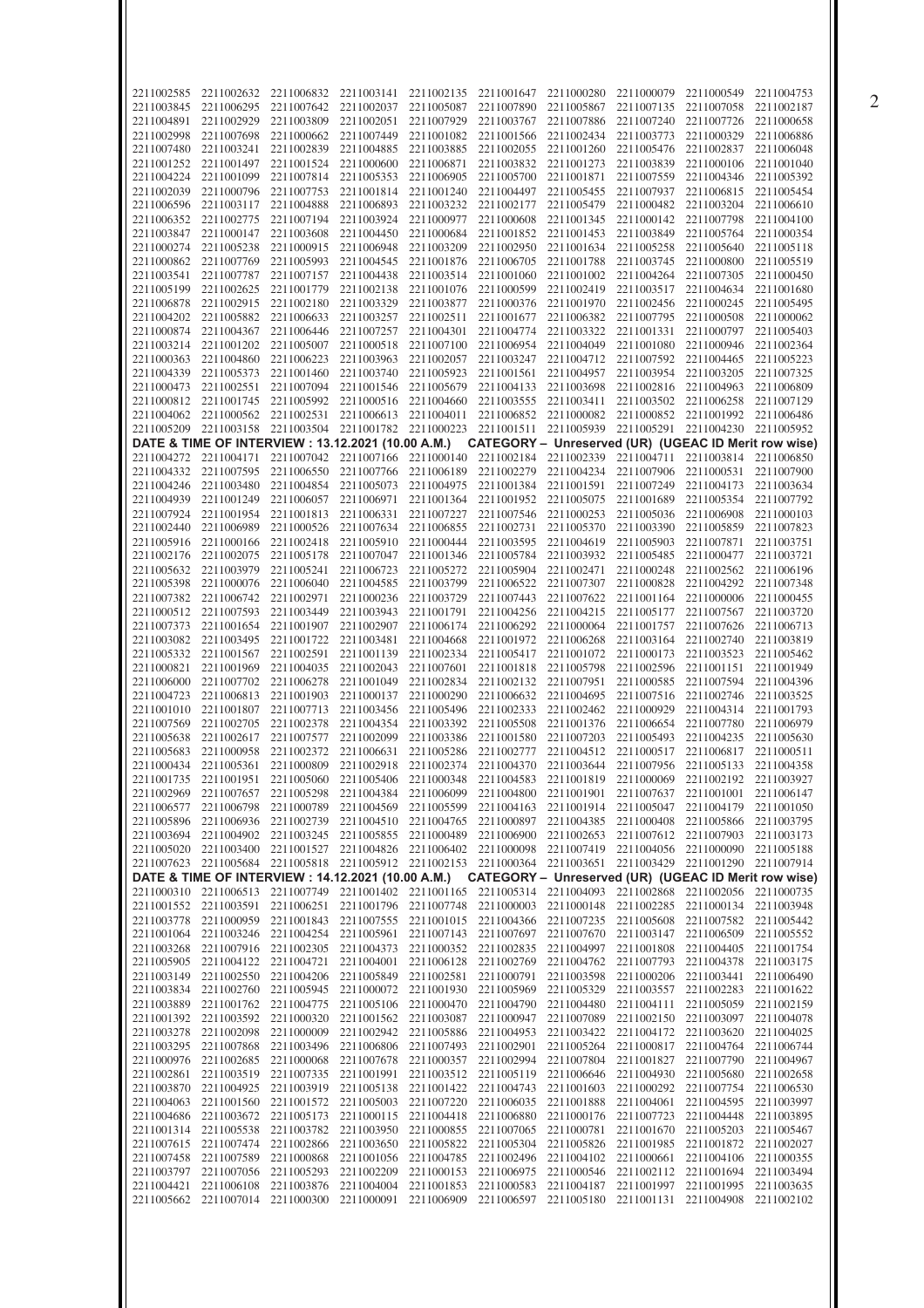| 2211007705               | 2211005544                                                                                                    | 2211000143 | 2211003415                                             | 2211002784 | 2211004452                                                        | 2211002532                       | 2211003017            | 2211000660                       | 2211000283               |
|--------------------------|---------------------------------------------------------------------------------------------------------------|------------|--------------------------------------------------------|------------|-------------------------------------------------------------------|----------------------------------|-----------------------|----------------------------------|--------------------------|
| 2211001681               | 2211000084                                                                                                    | 2211000552 | 2211007320                                             | 2211004608 | 2211002373                                                        | 2211004166                       | 2211003073            | 2211004539                       | 2211005488               |
|                          |                                                                                                               |            |                                                        |            |                                                                   | 2211007018                       | 2211005965            |                                  | 2211005413               |
| 2211005438               | 2211003360                                                                                                    | 2211004213 | 2211004191                                             | 2211002157 | 2211002819                                                        |                                  |                       | 2211007232                       |                          |
| 2211006757               | 2211004446                                                                                                    | 2211001883 | 2211002957                                             | 2211002149 | 2211005653                                                        | 2211006098                       | 2211005615            | 2211007800                       | 2211007666               |
| 2211003039               | 2211007875                                                                                                    | 2211001344 | 2211005236                                             | 2211005174 | 2211004576                                                        | 2211000457                       | 2211002208            | 2211002557                       | 2211004475               |
| 2211005402               | 2211006730                                                                                                    | 2211000213 | 2211007571                                             | 2211000404 | 2211003372                                                        | 2211000132                       | 2211000667            | 2211002831                       | 2211004691               |
| 2211005307               | 2211007378                                                                                                    | 2211005048 | 2211006280                                             | 2211002421 | 2211001802                                                        | 2211001987                       | 2211001434            | 2211006884                       | 2211003192               |
| 2211001348               | 2211004734                                                                                                    | 2211005813 | 2211001965                                             | 2211004218 | 2211000497                                                        | 2211007331                       | 2211002445            | 2211002303                       | 2211002708               |
| 2211005469               | 2211000985                                                                                                    | 2211007097 | 2211000819                                             | 2211000801 | 2211003343                                                        | 2211004903                       | 2211000861            | 2211005789                       | 2211000415               |
| 2211006494               | 2211007224                                                                                                    | 2211004611 | 2211002582                                             | 2211001265 | 2211000024                                                        | 2211007428                       | 2211006593            | 2211001447                       | 2211006930               |
| 2211006753               | 2211004574                                                                                                    | 2211001706 | 2211005077                                             | 2211004782 | 2211007689                                                        | 2211000278                       | 2211006825            | 2211002859                       | 2211005677               |
| 2211005411               | 2211001491                                                                                                    | 2211003229 | 2211004982                                             | 2211005514 | 2211002621                                                        | 2211002270                       | 2211001538            | 2211005396                       | 2211002600               |
| 2211007316               | 2211003129                                                                                                    | 2211002427 | 2211001725                                             | 2211000542 | 2211004517                                                        | 2211006039                       | 2211004349            | 2211005049                       | 2211003580               |
| 2211006914               | 2211003646                                                                                                    | 2211005750 | 2211000199                                             | 2211003792 | 2211001708                                                        | 2211001416                       | 2211002940            | 2211003946                       | 2211002890               |
| 2211000720               | 2211007046                                                                                                    | 2211000105 | 2211000251                                             | 2211005913 | 2211005226                                                        | 2211005534                       | 2211005231            | 2211004609                       | 2211007180               |
|                          |                                                                                                               |            |                                                        |            |                                                                   |                                  |                       | 2211001920                       |                          |
| 2211000998               | 2211001431                                                                                                    | 2211006450 | 2211002960                                             | 2211006666 | 2211001565                                                        | 2211003468                       | 2211002422            |                                  | 2211001926               |
| 2211005588               | 2211004427                                                                                                    | 2211005062 | 2211001172                                             | 2211003234 | 2211000083                                                        | 2211001356                       | 2211000233            | 2211001386                       | 2211007899               |
|                          | DATE & TIME OF INTERVIEW : 15.12.2021 (10.00 A.M.)                                                            |            |                                                        |            | CATEGORY - Unreserved (UR) (UGEAC ID Merit row wise)              |                                  |                       |                                  |                          |
| 2211004991               | 2211003649                                                                                                    | 2211002921 | 2211007083                                             | 2211003365 | 2211007606                                                        | 2211000879                       | 2211006641            | 2211004895                       | 2211005532               |
| 2211007330               | 2211004319                                                                                                    | 2211005428 | 2211002371                                             | 2211003639 | 2211005498                                                        | 2211003574                       | 2211007391            | 2211005503                       | 2211000493               |
| 2211006691               | 2211006041                                                                                                    | 2211003784 | 2211003857                                             | 2211000747 | 2211002417                                                        | 2211007725                       | 2211001160            | 2211003355                       | 2211003930               |
| 2211004993               | 2211002228                                                                                                    | 2211000318 | 2211005775                                             | 2211001864 | 2211001776                                                        | 2211002194                       | 2211002370            | 2211003883                       | 2211000095               |
| 2211001441               | 2211001312                                                                                                    | 2211003713 | 2211001823                                             | 2211000089 | 2211004451                                                        | 2211006051                       | 2211005449            | 2211003891                       | 2211004486               |
| 2211004403               | 2211007177                                                                                                    | 2211001741 | 2211005275                                             | 2211006464 | 2211002674                                                        | 2211001861                       | 2211006554            | 2211001397                       | 2211003688               |
| 2211006843               | 2211005468                                                                                                    | 2211000846 | 2211003744                                             | 2211006260 | 2211001407                                                        | 2211004055                       | 2211004520            | 2211004044                       | 2211004330               |
| 2211000282               | 2211003179                                                                                                    | 2211005429 | 2211000316                                             | 2211002622 | 2211004928                                                        | 2211007912                       | 2211006690            | 2211005972                       | 2211005043               |
| 2211004530               | 2211005885                                                                                                    | 2211006214 | 2211001313                                             | 2211001576 | 2211000627                                                        | 2211000398                       | 2211005694            | 2211004856                       | 2211002130               |
| 2211004356               | 2211004459                                                                                                    | 2211007915 | 2211004680                                             | 2211004630 | 2211003643                                                        | 2211003302                       | 2211003747            | 2211006452                       | 2211005787               |
| 2211000808               | 2211001755                                                                                                    | 2211006655 | 2211007895                                             | 2211006523 | 2211004211                                                        | 2211007938                       | 2211005340            | 2211007768                       | 2211002040               |
| 2211000131               |                                                                                                               |            |                                                        | 2211000192 |                                                                   |                                  | 2211002007            |                                  |                          |
|                          | 2211001665                                                                                                    | 2211000544 | 2211005984                                             |            | 2211000319                                                        | 2211000524                       |                       | 2211000296                       | 2211005829               |
| 2211001336               | 2211005346                                                                                                    | 2211000603 | 2211007080                                             | 2211004727 | 2211003546                                                        | 2211000421                       | 2211001163            | 2211003309                       | 2211002167               |
| 2211004745               | 2211007797                                                                                                    | 2211006447 | 2211005284                                             | 2211007845 | 2211005024                                                        | 2211003178                       | 2211007757            | 2211001193                       | 2211001175               |
| 2211004305               | 2211003353                                                                                                    | 2211005125 | 2211000234                                             | 2211006389 | 2211000826                                                        | 2211006114                       | 2211007841            | 2211000755                       | 2211004674               |
| 2211007610               | 2211003177                                                                                                    | 2211006442 | 2211005159                                             | 2211002609 | 2211001688                                                        | 2211005982                       | 2211001530            | 2211004409                       | 2211001549               |
| 2211004534               | 2211001975                                                                                                    | 2211001446 | 2211006091                                             | 2211000012 | 2211006949                                                        | 2211003470                       | 2211003535            | 2211001616                       | 2211003197               |
| 2211007630               | 2211003396                                                                                                    | 2211004043 | 2211001489                                             | 2211003235 | 2211007424                                                        | 2211001032                       | 2211006169            | 2211004858                       | 2211005114               |
| 2211003642               | 2211003286                                                                                                    | 2211007717 | 2211007904                                             | 2211003378 | 2211001291                                                        | 2211004243                       | 2211006079            | 2211007751                       | 2211007436               |
| 2211001054               | 2211007413                                                                                                    | 2211004041 | 2211006211                                             | 2211006175 | 2211004818                                                        | 2211000313                       | 2211003974            | 2211006126                       | 2211002328               |
| 2211003856               | 2211005317                                                                                                    | 2211004912 | 2211006167                                             | 2211001070 | 2211006883                                                        | 2211003604                       | 2211004941            | 2211004501                       | 2211004635               |
| 2211004432               | 2211007834                                                                                                    | 2211006735 | 2211000940                                             | 2211000589 | 2211001839                                                        | 2211001467                       | 2211001740            | 2211005606                       | 2211007063               |
| 2211002484               | 2211004180                                                                                                    | 2211004669 | 2211002580                                             | 2211005569 | 2211007843                                                        | 2211004798                       | 2211003076            | 2211007687                       | 2211007784               |
| 2211003561               | 2211001093                                                                                                    | 2211000905 | 2211001648                                             | 2211002610 | 2211000058                                                        | 2211001494                       | 2211000238            | 2211007789                       | 2211004302               |
| 2211000291               | 2211002829                                                                                                    | 2211002052 | 2211007771                                             | 2211003565 | 2211003399                                                        | 2211006409                       | 2211006470            | 2211001686                       | 2211004298               |
|                          |                                                                                                               | 2211007195 | 2211007421                                             |            |                                                                   | 2211007209                       |                       | 2211007397                       | 2211001028               |
| 2211005436               | 2211007315                                                                                                    |            |                                                        | 2211006138 | 2211004786                                                        |                                  | 2211005846            |                                  |                          |
| 2211002164               | 2211007322                                                                                                    | 2211000179 | 2211000031                                             | 2211002488 | 2211002000                                                        | 2211007583                       | 2211003590            | 2211001200                       | 2211002546               |
| 2211002200               | 2211007308                                                                                                    | 2211000974 | 2211007857                                             | 2211000463 | 2211006186                                                        | 2211006152                       | 2211002250            | 2211007004                       | 2211007383               |
| 2211003222               | 2211003529                                                                                                    | 2211007605 | 2211007572                                             | 2211002528 | 2211006795                                                        | 2211007645                       | 2211006870            | 2211003573                       | 2211001358               |
| 2211003835               | 2211002338                                                                                                    | 2211006083 | 2211003860                                             |            | 2211000944 2211007643                                             | 2211000693                       | 2211006543            | 2211002014                       | 2211003790               |
|                          | 2211007136 2211007807 2211005763 2211004134 2211004317 2211006544 2211002414 2211001294 2211007349 2211006038 |            |                                                        |            |                                                                   |                                  |                       |                                  |                          |
|                          | 2211007745 2211007633 2211007778 2211004877 2211004159 2211007462 2211001544 2211003395 2211002301 2211004857 |            |                                                        |            |                                                                   |                                  |                       |                                  |                          |
|                          | 2211002191 2211000405                                                                                         | 2211000437 | 2211000631                                             |            | 2211003913 2211005129                                             | 2211007597                       |                       | 2211001125 2211000825            | 2211000635               |
| 2211006636               | 2211002684                                                                                                    | 2211000249 | 2211003996                                             |            | 2211001104 2211001786 2211004890                                  |                                  |                       | 2211005634 2211003770            | 2211000612               |
| 2211001609               | 2211003150                                                                                                    |            | 2211007062 2211007134                                  | 2211007384 | 2211007174                                                        | 2211006605                       | 2211001075            | 2211007556                       | 2211003475               |
| 2211003506               | 2211003667                                                                                                    |            | 2211003318 2211002968                                  | 2211006506 | 2211000930 2211006271                                             |                                  |                       | 2211000202 2211005084            | 2211004687               |
| 2211003104               | 2211002650                                                                                                    |            | 2211006981 2211000375                                  | 2211005669 | 2211005009                                                        | 2211001203                       | 2211006157 2211006638 |                                  | 2211007602               |
| 2211007304               | 2211002902                                                                                                    |            | 2211004094 2211005113                                  | 2211004978 | 2211003738                                                        | 2211007681                       |                       | 2211002263 2211006661            | 2211004605               |
| 2211004400               | 2211003543                                                                                                    |            | 2211005863 2211002619                                  | 2211004559 |                                                                   | 2211006785 2211005536            |                       | 2211003124 2211007672            | 2211003840               |
|                          | 2211002207 2211001878 2211002849 2211000203 2211005099 2211004124 2211002995 2211003018 2211006263 2211000772 |            |                                                        |            |                                                                   |                                  |                       |                                  |                          |
|                          | DATE & TIME OF INTERVIEW : 16.12.2021 (10.00 A.M.)                                                            |            |                                                        |            | CATEGORY - Unreserved (UR) (UGEAC ID Merit row wise)              |                                  |                       |                                  |                          |
|                          | 2211006612 2211006469 2211004374 2211006476 2211003332 2211002787 2211006729 2211004894 2211003231 2211000876 |            |                                                        |            |                                                                   |                                  |                       |                                  |                          |
| 2211000030               |                                                                                                               |            |                                                        |            |                                                                   |                                  |                       |                                  |                          |
| 2211007529               |                                                                                                               |            |                                                        |            |                                                                   |                                  |                       |                                  |                          |
| 2211003126               | 2211005297                                                                                                    |            | 2211001721 2211001695                                  |            |                                                                   | 2211001501 2211007241 2211003007 | 2211001168 2211007877 |                                  | 2211001197               |
|                          | 2211006401                                                                                                    |            | 2211002924 2211005625 2211002931 2211003351 2211007756 |            |                                                                   |                                  | 2211000576 2211005328 |                                  | 2211003925               |
|                          | 2211004200                                                                                                    |            | 2211005834 2211005555                                  |            | 2211003030 2211003146                                             | 2211005752                       | 2211006299            | 2211004658                       | 2211005330               |
|                          | 2211002010 2211005592                                                                                         |            | 2211003992 2211001979                                  |            | 2211006651 2211003420 2211001327                                  |                                  |                       | 2211003361 2211002134 2211004229 |                          |
| 2211001734               | 2211002982                                                                                                    |            | 2211003977 2211005779                                  |            | 2211006915 2211007936 2211007791                                  |                                  | 2211003957 2211001617 |                                  | 2211003692               |
|                          | 2211000611 2211007032                                                                                         |            | 2211007584 2211001685                                  |            | 2211004636 2211007708 2211002402 2211005357 2211005475 2211001536 |                                  |                       |                                  |                          |
| 2211000451               | 2211001138                                                                                                    | 2211000578 | 2211005766                                             | 2211006053 | 2211005997                                                        | 2211006413                       | 2211000146            | 2211007060                       | 2211004699               |
| 2211006969               | 2211007574                                                                                                    |            | 2211000710 2211007614                                  |            | 2211004247 2211005995                                             | 2211000853                       |                       | 2211003127 2211000969            | 2211006270               |
| 2211007387               | 2211000642                                                                                                    | 2211005623 | 2211001220                                             | 2211001897 | 2211002459                                                        | 2211007311                       | 2211003315            | 2211007920                       | 2211002722               |
| 2211004471               | 2211006840                                                                                                    |            | 2211006622 2211006219                                  |            | 2211007709 2211003524                                             | 2211002577                       |                       | 2211004898 2211006110            | 2211006420               |
| 2211000023               | 2211006084                                                                                                    | 2211007811 | 2211002154                                             | 2211005545 | 2211002846                                                        | 2211007759                       | 2211003689            | 2211005486                       | 2211007448               |
| 2211002521               | 2211006444                                                                                                    |            | 2211007301 2211007588                                  | 2211004752 | 2211005761                                                        | 2211006848                       | 2211005844            | 2211002073                       | 2211006166               |
| 2211000305               | 2211006135                                                                                                    | 2211003243 | 2211003338                                             | 2211003687 | 2211002096                                                        | 2211001627                       | 2211005369            | 2211001505                       | 2211003658               |
| 2211000353               | 2211000070                                                                                                    |            | 2211005918 2211005676                                  | 2211005815 | 2211004026                                                        | 2211000108                       | 2211002715 2211001066 |                                  | 2211003406               |
|                          |                                                                                                               |            |                                                        |            |                                                                   |                                  |                       |                                  | 2211007360               |
| 2211003269               | 2211002975                                                                                                    | 2211006738 | 2211000235                                             | 2211003763 | 2211006868                                                        | 2211004470                       | 2211003066            | 2211001899                       |                          |
| 2211004402               | 2211001320                                                                                                    |            | 2211005714 2211001097                                  |            | 2211003180 2211007585                                             | 2211000171                       | 2211007913            | 2211002917                       | 2211003686               |
| 2211002327               | 2211004944                                                                                                    | 2211007609 | 2211002493                                             | 2211003615 | 2211002558                                                        | 2211004253                       | 2211006146 2211005689 |                                  | 2211002656               |
|                          | 2211007361 2211004931                                                                                         |            | 2211001922 2211007386                                  |            | 2211004461 2211005868                                             | 2211003983                       | 2211005548 2211003438 |                                  | 2211004607               |
| 2211004571<br>2211006183 | 2211007665<br>2211000586                                                                                      |            | 2211005894 2211007377<br>2211000833 2211000858         |            | 2211007942 2211002398<br>2211004554 2211001528 2211000016         | 2211006466                       | 2211002498 2211001953 | 2211005057 2211000652            | 2211005593<br>2211000150 |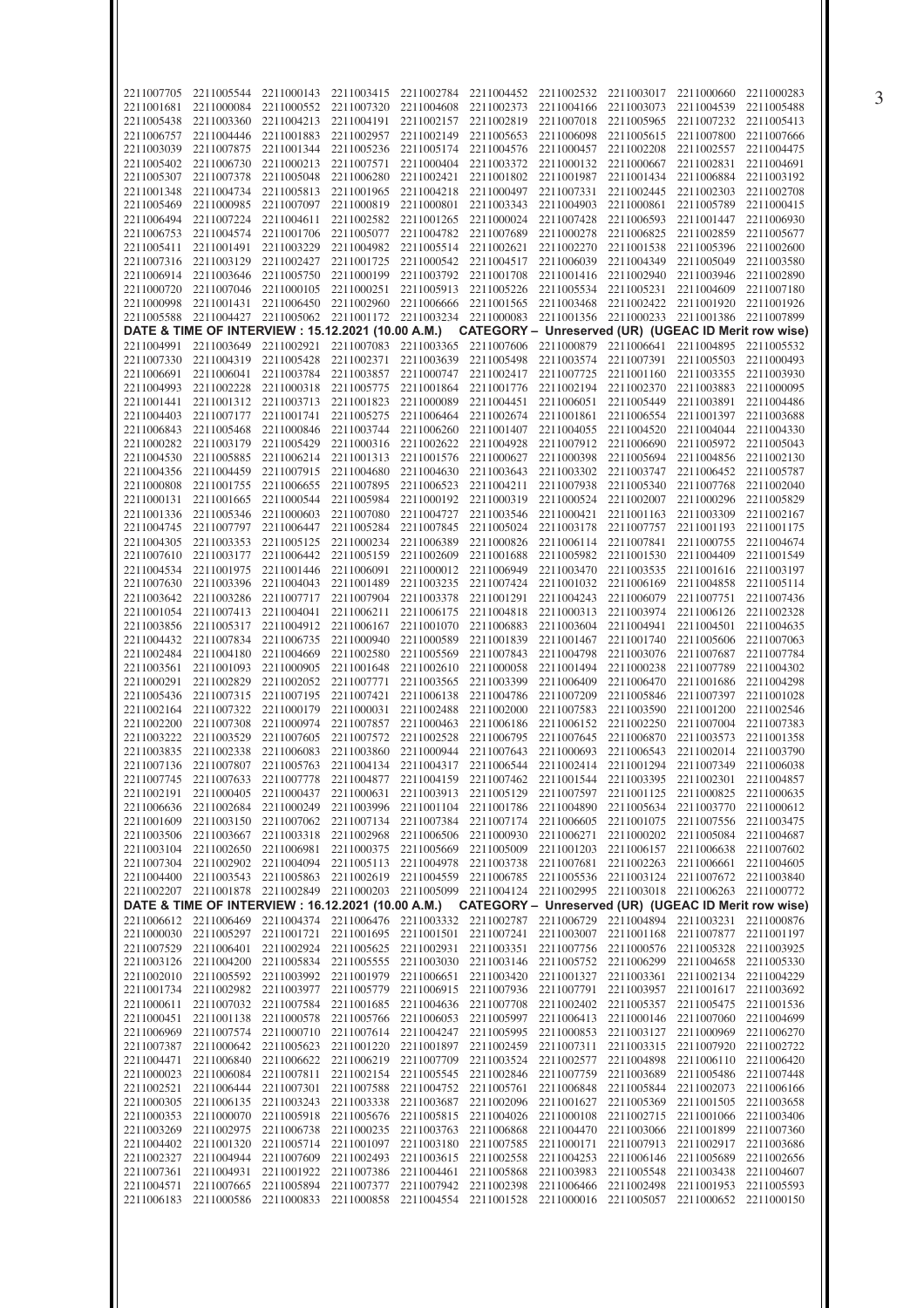| 2211007351 | 2211007727                                         | 2211002278                       | 2211007548 | 2211007721 | 2211007526                                                                              | 2211006103 | 2211003515 | 2211006773                                                | 2211004646 |
|------------|----------------------------------------------------|----------------------------------|------------|------------|-----------------------------------------------------------------------------------------|------------|------------|-----------------------------------------------------------|------------|
| 2211002629 | 2211005909                                         | 2211005838                       | 2211004901 | 2211000232 | 2211000366                                                                              | 2211000902 | 2211001135 | 2211006064                                                | 2211000548 |
| 2211006965 | 2211007628                                         | 2211007586                       | 2211000327 | 2211002061 | 2211004467                                                                              | 2211003696 | 2211007729 | 2211002718                                                | 2211000385 |
|            |                                                    |                                  |            |            |                                                                                         |            |            |                                                           |            |
| 2211005440 | 2211004656                                         | 2211002648                       | 2211003905 | 2211007806 | 2211002361                                                                              | 2211007827 | 2211006319 | 2211003719                                                | 2211005987 |
| 2211002659 | 2211007722                                         | 2211007423                       | 2211007876 | 2211005206 | 2211001711                                                                              | 2211001598 | 2211001122 | 2211001436                                                | 2211007640 |
| 2211004456 | 2211001984                                         | 2211004694                       | 2211004638 | 2211004820 | 2211007024                                                                              | 2211004174 | 2211005645 | 2211005562                                                | 2211001881 |
| 2211000951 | 2211000931                                         | 2211007835                       | 2211002348 | 2211003736 | 2211006298                                                                              | 2211003880 | 2211003661 | 2211007658                                                | 2211000830 |
| 2211000566 | 2211002302                                         | 2211007718                       | 2211006643 | 2211007145 | 2211001967                                                                              | 2211001509 | 2211005472 | 2211000044                                                | 2211003072 |
| 2211007486 | 2211005721                                         | 2211006325                       | 2211002885 | 2211003323 | 2211007608                                                                              | 2211003078 | 2211002379 | 2211005094                                                | 2211000175 |
| 2211005137 | 2211007641                                         | 2211004889                       | 2211004386 | 2211003121 | 2211004732                                                                              | 2211007031 | 2211000913 | 2211007146                                                | 2211007048 |
| 2211002087 | 2211007541                                         | 2211000760                       | 2211002756 | 2211005597 | 2211005097                                                                              | 2211005620 | 2211007945 | 2211002470                                                | 2211007805 |
| 2211004463 | 2211006789                                         | 2211002215                       | 2211001065 | 2211007376 | 2211007217                                                                              | 2211002844 | 2211004474 | 2211001858                                                | 2211001201 |
| 2211006289 |                                                    | 2211007295                       | 2211003509 | 2211007839 | 2211002719                                                                              | 2211005727 | 2211006438 | 2211002358                                                |            |
|            | 2211004797                                         |                                  |            |            |                                                                                         |            |            |                                                           | 2211006180 |
| 2211000713 | 2211001226                                         | 2211007646                       | 2211003083 | 2211001029 | 2211000570                                                                              | 2211001169 | 2211007940 | 2211007259                                                | 2211005603 |
| 2211007852 | 2211003492                                         | 2211001513                       | 2211002362 | 2211005686 | 2211006005                                                                              | 2211001905 | 2211003625 | 2211002050                                                | 2211002948 |
| 2211004733 | 2211007273                                         | 2211007926                       | 2211002565 | 2211001432 | 2211006462                                                                              | 2211003077 | 2211007292 | 2211005176                                                | 2211005164 |
| 2211001619 | 2211007799                                         | 2211005337                       | 2211000402 | 2211004268 | 2211004816                                                                              | 2211005504 | 2211004874 | 2211007565                                                | 2211003196 |
| 2211000345 | 2211007652                                         | 2211005937                       | 2211001563 | 2211004793 | 2211007755                                                                              | 2211006043 | 2211002986 | 2211002944                                                | 2211000681 |
| 2211002693 | 2211007137                                         | 2211007648                       | 2211001750 | 2211006514 | 2211004720                                                                              | 2211003171 | 2211007661 | 2211004091                                                | 2211005457 |
|            | DATE & TIME OF INTERVIEW : 17.12.2021 (10.00 A.M.) |                                  |            |            | CATEGORY - Unreserved (UR) (UGEAC ID Merit row wise)                                    |            |            |                                                           |            |
| 2211003611 | 2211005635                                         | 2211004640                       | 2211004259 | 2211001382 | 2211002886                                                                              | 2211007578 | 2211005183 | 2211004759                                                | 2211000509 |
| 2211004145 | 2211005568                                         | 2211001579                       | 2211001831 | 2211002922 | 2211005372                                                                              | 2211005661 | 2211005341 | 2211003029                                                | 2211000997 |
|            |                                                    |                                  |            |            |                                                                                         |            |            |                                                           |            |
| 2211006019 | 2211005243                                         | 2211004675                       | 2211004148 | 2211003069 | 2211002898                                                                              | 2211007231 | 2211007820 | 2211002515                                                | 2211004757 |
| 2211006195 | 2211000361                                         | 2211006877                       | 2211007114 | 2211002475 | 2211003093                                                                              | 2211001332 | 2211003181 | 2211007737                                                | 2211005082 |
| 2211000541 | 2211000458                                         | 2211003605                       | 2211000387 | 2211001292 | 2211000505                                                                              | 2211004917 | 2211005249 | 2211005578                                                | 2211006155 |
| 2211003187 | 2211003061                                         | 2211007496                       | 2211004239 | 2211003981 | 2211003806                                                                              | 2211002070 | 2211002518 | 2211005344                                                | 2211001646 |
| 2211000495 | 2211003379                                         | 2211001188                       | 2211002420 | 2211001020 | 2211002586                                                                              | 2211007813 | 2211007596 | 2211007115                                                | 2211000875 |
| 2211000034 | 2211000896                                         | 2211000865                       | 2211007346 | 2211007644 | 2211004223                                                                              | 2211002173 | 2211007847 | 2211000687                                                | 2211006944 |
| 2211003940 | 2211004404                                         | 2211000351                       | 2211004859 | 2211002716 | 2211007921                                                                              | 2211004414 | 2211000621 | 2211003545                                                | 2211005360 |
| 2211002113 | 2211000412                                         | 2211000250                       | 2211005208 | 2211004578 | 2211006911                                                                              | 2211007375 | 2211007734 | 2211002951                                                | 2211002614 |
| 2211007801 | 2211007782                                         | 2211006113                       | 2211001019 | 2211000075 | 2211006197                                                                              | 2211000161 | 2211007840 | 2211006329                                                | 2211006961 |
| 2211001775 | 2211007611                                         | 2211005333                       | 2211001055 | 2211004717 | 2211001875                                                                              | 2211001157 | 2211006769 | 2211007647                                                | 2211002900 |
| 2211007587 | 2211001605                                         | 2211000677                       | 2211000018 | 2211004995 | 2211001461                                                                              | 2211007686 | 2211000510 | 2211002833                                                | 2211001982 |
| 2211002152 | 2211007883                                         | 2211003955                       | 2211006339 | 2211005091 | 2211001121                                                                              | 2211002144 | 2211000594 | 2211000622                                                | 2211005796 |
|            |                                                    |                                  |            |            |                                                                                         |            |            |                                                           |            |
| 2211001631 | 2211007710                                         | 2211001929                       | 2211003596 | 2211004741 | 2211006917                                                                              | 2211005735 | 2211004710 | 2211004156                                                | 2211001150 |
| 2211004722 | 2211006477                                         | 2211005061                       | 2211001555 | 2211001440 | 2211001906                                                                              | 2211003437 | 2211004412 | 2211005220                                                | 2211000765 |
| 2211005520 | 2211003530                                         | 2211007102                       | 2211000607 | 2211006154 | 2211006498                                                                              | 2211003000 | 2211005598 | 2211006644                                                | 2211003879 |
| 2211002084 | 2211000937                                         | 2211007765                       | 2211001330 | 2211003607 | 2211001880                                                                              | 2211001581 | 2211007051 | 2211000185                                                | 2211004714 |
| 2211001095 | 2211002284                                         | 2211006692                       | 2211002487 | 2211001958 | 2211006669                                                                              | 2211004108 | 2211003853 | 2211007932                                                | 2211005509 |
| 2211005614 | 2211003602                                         | 2211004296                       | 2211000907 | 2211006774 | 2211000649                                                                              | 2211003949 | 2211005407 | 2211001270                                                | 2211007892 |
| 2211006768 | 2211006824                                         | 2211004183                       | 2211005553 | 2211001280 | 2211002151                                                                              | 2211001388 | 2211003358 | 2211003350                                                | 2211005663 |
| 2211007416 | 2211002847                                         | 2211000950                       | 2211007880 | 2211007849 | 2211000881                                                                              | 2211007506 | 2211003466 | 2211005163                                                | 2211004075 |
| 2211007720 | 2211005963                                         | 2211005054                       | 2211003166 | 2211007700 | 2211006443                                                                              | 2211006179 | 2211000151 | 2211001851                                                | 2211006728 |
| 2211006481 | 2211000088                                         | 2211006990                       | 2211000362 | 2211006081 | 2211002710                                                                              | 2211007638 | 2211007650 | 2211001355                                                | 2211001126 |
|            |                                                    |                                  |            |            |                                                                                         |            |            |                                                           |            |
| 2211004747 | 2211004914                                         | 2211007662                       | 2211000339 | 2211004657 | 2211003312                                                                              | 2211002972 | 2211006994 | 2211000494                                                | 2211007342 |
| 2211003805 | 2211006062                                         | 2211007460                       | 2211005281 | 2211006860 | 2211007897                                                                              | 2211006216 | 2211000417 | 2211003904                                                | 2211007732 |
| 2211007740 | 2211003539                                         |                                  |            | 2211005647 | 2211007639                                                                              | 2211006140 | 2211000102 | 2211001144                                                |            |
|            |                                                    | 2211006986                       | 2211003503 |            |                                                                                         |            |            |                                                           | 2211007742 |
| 2211004401 | 2211005949                                         | 2211001278                       | 2211007202 | 2211006156 | 2211000895                                                                              | 2211004276 | 2211004705 | 2211001415                                                | 2211005740 |
|            | 2211005196 2211000198                              |                                  |            |            | 2211007310 2211003264 2211002280 2211001243 2211004862 2211000498 2211007925 2211007767 |            |            |                                                           |            |
| 2211007826 |                                                    | 2211000653 2211005302 2211000294 |            |            | 2211007150 2211002201                                                                   | 2211007733 | 2211002330 | 2211006115 2211000035                                     |            |
| 2211003207 | 2211004850                                         | 2211004184                       | 2211001371 | 2211000277 | 2211004604                                                                              | 2211003516 | 2211000602 | 2211007887                                                | 2211001635 |
| 2211007677 | 2211007649                                         | 2211002822                       | 2211007856 | 2211004155 | 2211006736                                                                              | 2211000964 | 2211007197 | 2211006244                                                | 2211004546 |
|            |                                                    |                                  |            |            |                                                                                         |            |            |                                                           |            |
| 2211000205 | 2211003776                                         | 2211000573                       | 2211005602 | 2211000814 | 2211000749                                                                              | 2211001968 | 2211000100 | 2211006763                                                | 2211002732 |
| 2211004290 | 2211007499                                         | 2211000382                       | 2211003137 | 2211002288 | 2211000299                                                                              | 2211006104 | 2211007910 | 2211000465                                                | 2211004557 |
| 2211000810 | 2211001463                                         | 2211004407                       | 2211002162 | 2211000580 | 2211003934                                                                              | 2211003584 | 2211002623 | 2211005095                                                | 2211007879 |
| 2211007779 | 2211006479                                         | 2211004618                       | 2211002404 | 2211002540 | 2211000900                                                                              | 2211007659 | 2211007931 | 2211007021                                                | 2211000651 |
| 2211007379 | 2211000990                                         | 2211004127                       | 2211006194 | 2211005221 | 2211002366                                                                              | 2211004429 | 2211001189 | 2211005134                                                | 2211002704 |
| 2211003993 | 2211001537                                         | 2211001904                       | 2211007105 | 2211004120 | 2211005365                                                                              | 2211001171 | 2211002213 | 2211002910 2211003131                                     |            |
| 2211001063 | 2211001223                                         | 2211007654                       | 2211004340 | 2211004713 | 2211007772                                                                              | 2211005947 | 2211007671 | 2211000593 2211007636                                     |            |
|            |                                                    |                                  |            |            | 2211006521 2211001932 2211004144 2211001832 2211007362 2211007627 2211002962 2211007656 |            |            | 2211000676 2211000456                                     |            |
|            | DATE & TIME OF INTERVIEW : 18.12.2021 (10.00 A.M.) |                                  |            |            | CATEGORY - Unreserved (UR) (UGEAC ID Merit row wise)                                    |            |            |                                                           |            |
|            | 2211007618 2211007466 2211007741                   |                                  |            |            | 2211002406 2211007846 2211007866 2211005618                                             |            |            | 2211007248 2211006899 2211003766                          |            |
| 2211007796 | 2211007943                                         | 2211001913                       | 2211006681 |            | 2211002110 2211001691 2211002161                                                        |            |            | 2211007049 2211002748 2211000716                          |            |
| 2211007632 | 2211007469                                         | 2211006541                       | 2211005902 | 2211001522 | 2211004550                                                                              | 2211005216 | 2211007653 | 2211002081 2211007930                                     |            |
|            |                                                    |                                  |            |            |                                                                                         |            |            |                                                           |            |
| 2211004088 | 2211004828                                         | 2211001626                       | 2211004537 | 2211004008 | 2211007803                                                                              | 2211007488 | 2211003498 | 2211004990 2211002142                                     |            |
| 2211007881 | 2211006683                                         | 2211002291                       | 2211004842 | 2211002725 | 2211001541                                                                              | 2211007479 | 2211007579 | 2211003855 2211007261                                     |            |
| 2211002464 | 2211007409                                         | 2211005363                       | 2211006833 | 2211002479 | 2211000194                                                                              | 2211004811 | 2211003947 | 2211007809                                                | 2211007550 |
| 2211003897 | 2211006587                                         | 2211007475                       | 2211007403 | 2211000691 | 2211001234                                                                              | 2211007917 | 2211007575 | 2211004719                                                | 2211004364 |
| 2211002624 | 2211003305                                         | 2211002384                       | 2211007923 | 2211001302 | 2211003804                                                                              | 2211000317 | 2211000625 | 2211000965                                                | 2211006327 |
| 2211007205 | 2211003281                                         | 2211002702                       | 2211007676 | 2211004598 | 2211007082                                                                              | 2211004893 | 2211006111 | 2211004027                                                | 2211007318 |
| 2211002466 | 2211004046                                         | 2211005144                       | 2211007607 | 2211004541 | 2211005776                                                                              | 2211001739 | 2211006800 | 2211001399                                                | 2211000093 |
| 2211001869 | 2211005607                                         | 2211003402                       | 2211005690 | 2211005704 | 2211003046                                                                              | 2211004157 | 2211007501 | 2211007620                                                | 2211005674 |
| 2211007651 | 2211006198                                         | 2211007599                       | 2211004980 | 2211003212 | 2211002520                                                                              | 2211005352 |            | 2211001146 2211000397 2211001298                          |            |
| 2211007519 | 2211007785                                         | 2211007830                       | 2211001484 | 2211006096 | 2211007816                                                                              | 2211004029 | 2211001180 | 2211003337                                                | 2211007533 |
| 2211007828 | 2211004540                                         | 2211000087                       | 2211004318 | 2211001067 | 2211001518                                                                              | 2211004849 | 2211005120 | 2211002219 2211001173                                     |            |
| 2211000717 | 2211003793                                         | 2211003091                       | 2211006018 | 2211003319 | 2211005675                                                                              | 2211001657 | 2211004992 | 2211000793                                                | 2211006619 |
|            |                                                    |                                  |            |            |                                                                                         |            |            |                                                           |            |
| 2211007864 | 2211007581                                         | 2211001986                       | 2211007549 | 2211007874 | 2211005147                                                                              | 2211004708 | 2211000523 | 2211007629                                                | 2211000561 |
| 2211002668 | 2211007902                                         | 2211004380                       | 2211007867 | 2211004250 | 2211000086                                                                              | 2211001022 | 2211002390 | 2211005306 2211005397                                     |            |
| 2211003630 | 2211007728 2211000270<br>2211002058                | 2211002881<br>2211006847         | 2211000156 | 2211001237 | 2211007948 2211003995<br>2211003454 2211002415 2211003092 2211005758                    |            | 2211003478 | 2211004300 2211005875 2211007760<br>2211002239 2211007812 |            |